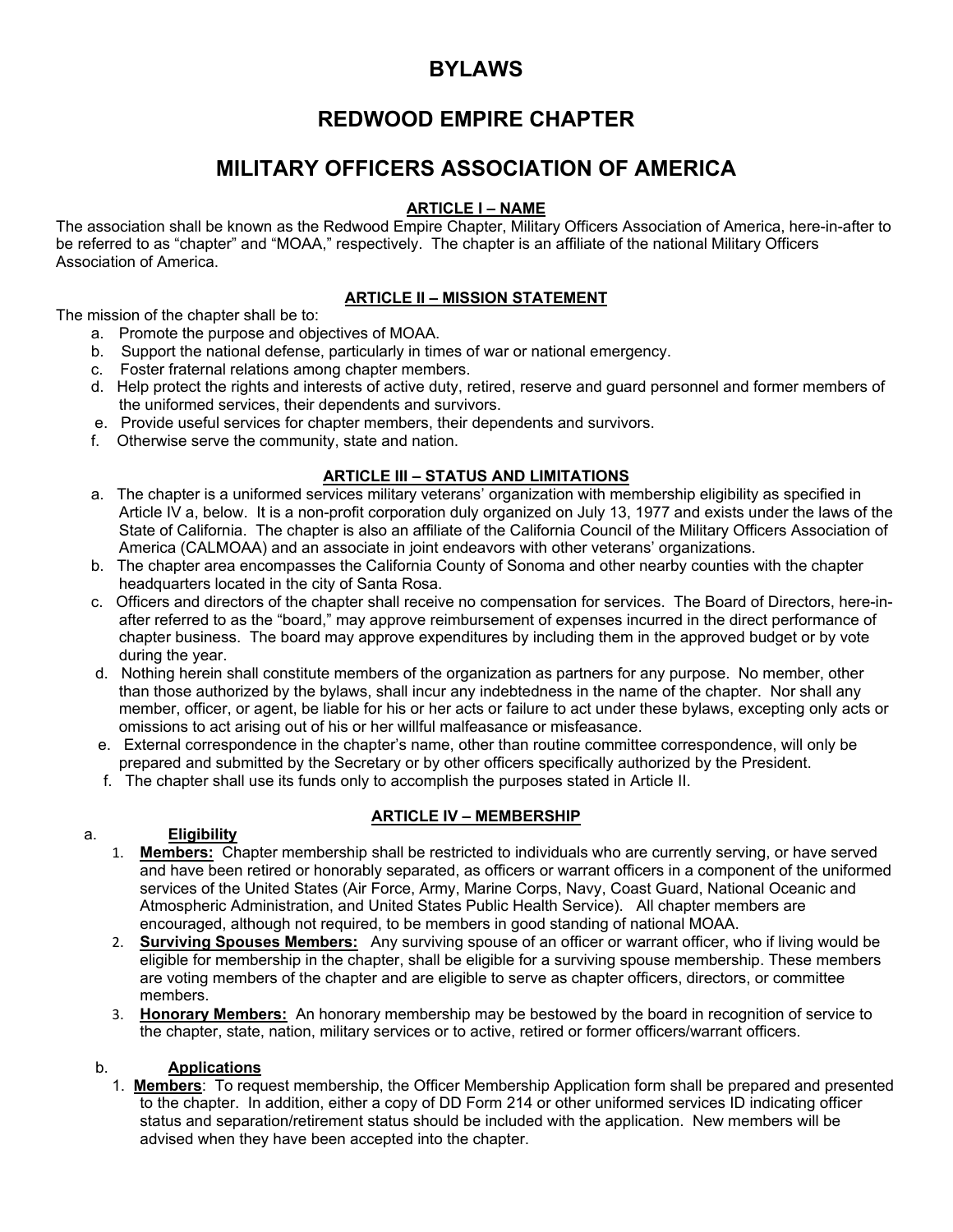- 2. **Surviving Spouse Members:** If the surviving spouse was married to a previous member of the chapter, their membership is automatically continued. Surviving spouses having no previous affiliation with the chapter or national MOAA must submit an application for membership. The Surviving Spouse Membership Application form is to be accompanied by a copy of the deceased spouse's document(s) mentioned in paragraph b, 1 above.
- 3. **Honorary Members:** Recommendations for honorary membership may be submitted by any member, in writing, for board consideration."
- c. **Membership Revocation:** Any membership may be suspended or revoked by the board, for good and sufficient cause, after the member has been afforded an opportunity to be heard. An appeal of suspension or revocation must be requested, in writing, to the board within ninety (90) days of notice of suspension or revocation of membership."

# **ARTICLE V – MEETINGS**

- a. **Conduct of Meetings** Other than committee work sessions, meetings shall be conducted in accordance with Robert's Rules of Order. Unless manifestly impracticable, the US and the chapter flags shall be displayed and honored at all meetings. Meetings shall be scheduled by the President. In the absence or  $incapacitation$  of the President, the  $1<sup>st</sup>$  Vice President may schedule meetings.
- b. **Annual General Membership Meeting** A general membership meeting shall be held during October each year. Annual election of officers and directors will be conducted at this meeting. The President will report on the chapter's activities during the past year, and the Treasurer will report on the financial position of both the general fund and the scholarship fund. Other chapter business may also be conducted as appropriate. Notice of this meeting, the slate of nominees and absentee ballots, to include instructions for absentee voting, shall be published and distributed in the October *MOAA VOICE*, the chapter newsletter.
- c. **Board of Directors Meetings** Board meetings will convene at least quarterly at the call of the President. See d, below, for special board meetings.
	- 1. Voting on items before the board shall be restricted to members of the board.
	- 2. Minutes of the board meetings shall be made available by the Secretary to chapter members when so requested.
- d. **Special Board Meetings** Any member, or group of members, may request the President to call a special meeting of the board. The President may call such a meeting when, with the concurrence of a majority of board members, it is determined that such a meeting would serve the well-being of the chapter.

#### **ARTICLE VI – VOTING**

- a. **Certification** For the election of chapter officers and directors, and other matters brought to the chapter membership for vote, the right to vote shall be limited to chapter members in good standing. The Secretary will certify the eligibility of members to vote.
- b. **Quorum** Participation by at least ten percent (10%) of the chapter's total membership in good standing shall constitute a quorum. All those present to vote in person, plus those who have submitted valid absentee ballots, shall be counted toward the needed quorum.
- c. **Proxies** Proxy voting shall not be permitted.
- d. **Absentee Voting** For the general membership meeting, absentee ballots and the slate of nominees shall be provided to all members in good standing either through the October *MOAA VOICE* or otherwise provided at least twenty (20) days prior to the date of any scheduled meeting at which a vote will be taken.

# **ARTICLE VII – DUES**

- a. The annual dues requirements shall be determined by the membership at any meeting open to the general membership. Only members who are in good standing with the chapter will be able to vote on the measure. Notice of the proposed dues change will be made to the membership at least twenty (20) days prior to the holding of the vote.
- b. Annual dues shall become due and payable on the first day of January. Members who fail to renew their membership by that date shall be reminded of their overdue status and, if payment is not received by the first day of March, shall be dropped from the rolls. Membership may be reinstated upon payment of current dues.
- c. A member who fails to renew his or her membership based on financial incapacity or other extreme hardship situations may, upon written request to the board, be granted an exemption from dues.
- d. Surviving spouse members and honorary members are exempt from paying chapter dues.

# **Article VIII – OFFICERS AND DUTIES**

- a. Eligibility to hold elective office shall be limited to chapter members and surviving spouse members in good standing in the chapter.
- b. The elected officers shall be President, 1<sup>st</sup> Vice President, 2<sup>nd</sup> Vice President, Secretary, and Treasurer.
- c. The officers shall be elected by the membership at the October general membership meeting for the term of one (1) year commencing on the first day of the following January. The President shall not serve more than two (2)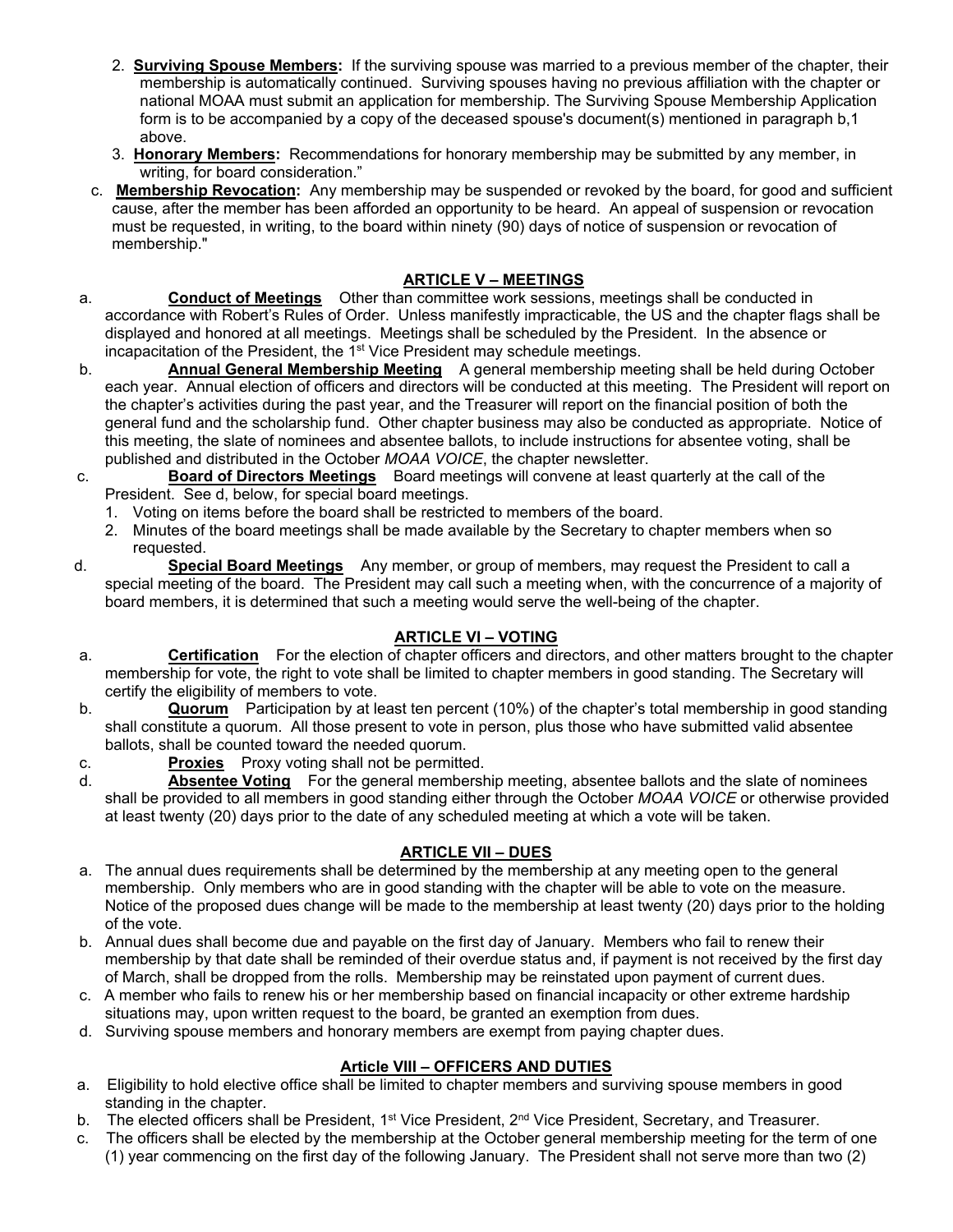consecutive terms except in situations wherein the board determines it to be in the best interest of the chapter to allow a sitting President to serve one (1) additional term.

# d. **President**

- 1. Preside over meetings of the chapter membership, in its entirety, and the board.
- 2. Provide overall planning and direction of chapter organizational activities.
- 3. Serve as an ex-officio member, with the right to vote, on all committees except the Nominating Committee or Election Committee.
- 4. Appoint, with board approval, committee members of such standing and special committees as may be required by these bylaws.
- 5. Maintain liaison with and coordinate support to the sub-chapters.

#### e. **1st Vice President**

- 1. Preside over chapter and board meetings in the absence of the President. A vacancy in the office of the President shall be filled automatically by the Vice President.
- 2. Arrange and coordinate meeting venues and menu items for the general membership, the board and any special meetings that may be called.
- 3. Maintain custody and responsibility for the flags, colors, and insignia of the chapter and ensure their presence at appropriate meetings and functions.
- 4. Perform such other duties as may be assigned by the President.

### f. **2nd Vice President**

- 1. Arrange for speakers at general membership meetings.
- 2. Prepare, maintain and publicize press relations for the chapter.
- 3. Assume the duties of the 1<sup>st</sup> Vice President in that person's absence.

# g. **Secretary**

- 1. Record and maintain complete and accurate records of board proceedings and other meetings when so directed by the President.
- 2. Serve as custodian of and maintain essential records and documents of the chapter.
- 3. Prepare and process reports and correspondence as directed by the President.
- 4. Appoint an Assistant Secretary to perform the duties of Secretary, as required.
- 5. Function as Secretary of the Col Brey Scholarship Fund Board of Directors.

# h. **Treasurer**

- 1. Prepare chapter's annual budget for the coming year, submit it to the President in November for review and subsequent approval by the board at its December meeting.
- 2. Maintain all chapter financial records reflecting funds received and/or disbursed. Ensure availability of all financial records in support of annual audit and/or tax return audits.
- 3. Deposit all monies received into financial institutions approved by the board. Reconcile chapter financial statements monthly.
- 4. Execute approved disbursements as authorized by the board either by a specific vote or by the board's including the specific expenditure or type of expenditure in the approved budget.
- 5. Prepare and submit tax returns as required.
- 6. Render monthly financial reports to the board, render an annual financial report to the general membership at the January meeting, and render other reports as required by the board.
- 7. Function as Chief Financial Officer of the Col Brey Scholarship Fund, maintain financial records, prepare reports and provides services similar to those enumerated in 2, 3, 4, and *5* above.
- 8. Appoint an Assistant Treasurer to perform duties as required. The Assistant Treasurer shall be authorized to receive and disburse funds in the absence of the Treasurer, as specified above.
- 9. Request the President appoint an audit committee, no later than the November board meeting, to audit the calendar year-end status of the chapter and other associated funds. The results of the audit will be reported at the January general membership meeting.

# **ARTICLE IX – BOARD OF DIRECTORS – COMPOSITION AND DUTIES**

- a. The board shall supervise, control, and provide direction to the chapter consistent with these bylaws.
- b. Eligibility to serve as a member of the board shall be limited to regular members and surviving spouse members.
- c. The board shall be composed of the five (5) elected officers, the immediate past president, eight (8) elected directors at large, and the directors representing sub-chapters.
- d. Six (6) members of the board in attendance at any scheduled board meeting shall constitute a quorum.
- e. Four (4) of the directors at large will be elected annually to serve a period of two years. Directors representing the sub-chapters will serve as desired by the members of their sub-chapter.
- f. A director who fails to attend three (3) consecutive board meetings, unless excused by the President, will automatically vacate his/her position on the board. In the event of vacancies on the board, the President, subject to board confirmation, will appoint a replacement to serve until the next election.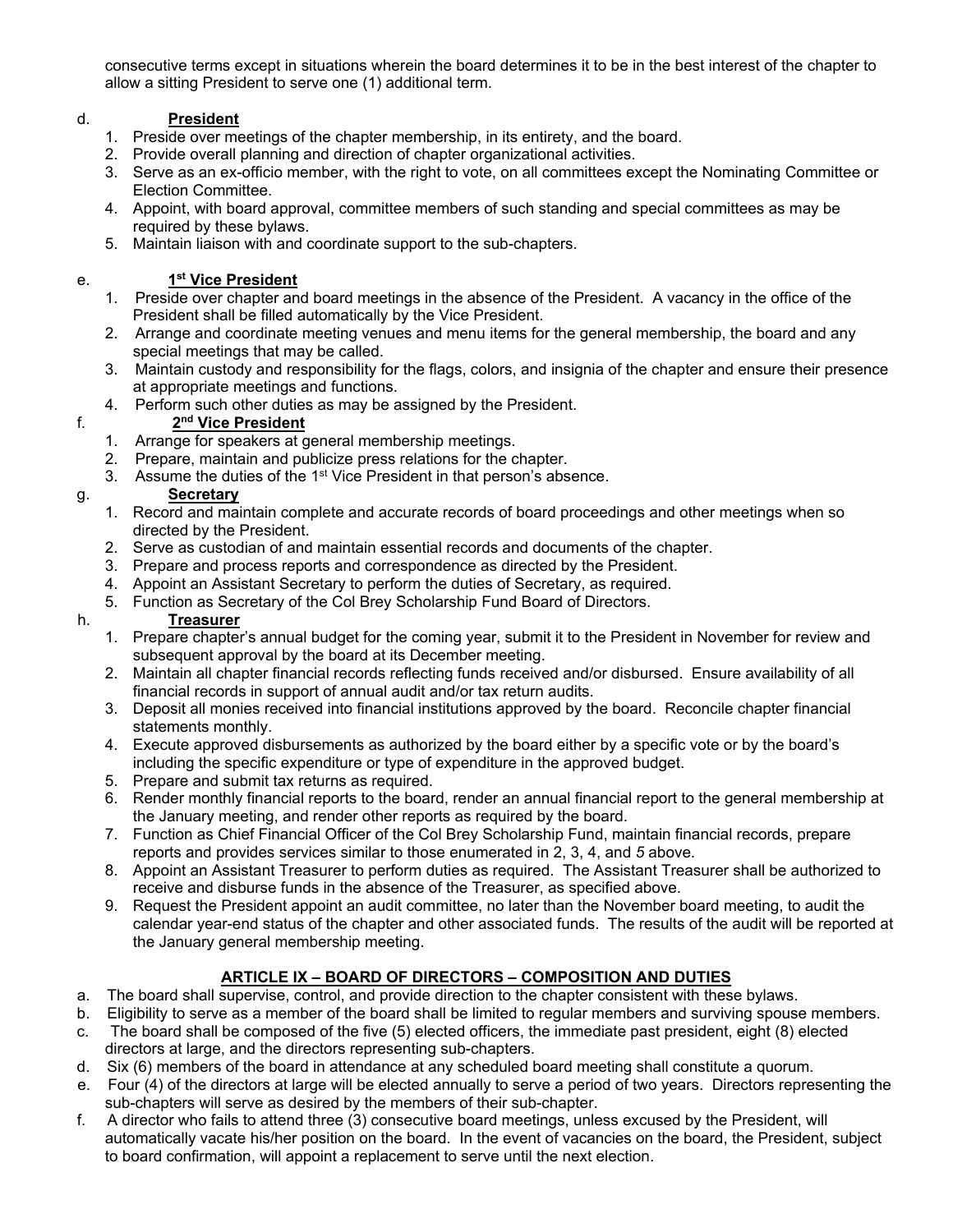- g. The President, subject to board approval, shall appoint members to the Col Brey Scholarship Fund, Inc., a charitable, non-profit corporation hereinafter referred to as the scholarship fund, as vacancies may occur. Such members shall be selected from chapter members and surviving spouse members in good standing in the chapter.
- h. The President shall appoint an Editor, and a Data Base Manager. These will be non-voting board positions unless they also serve as regular board members. Among other duties, the Data Base Manager will maintain computerized membership files and generate the yearly edition of the Redwood Empire Chapter Roster.
- i. The President shall, prior to the January general membership meeting, cause to be conducted an audit of all funds of the chapter, including the scholarship funds. The results of the audit will be reported at the January general membership meeting.

# **ARTICLE X – COMMITTEES**

- a. The President, upon approval of the board, shall appoint committee members and with the exception of the Scholarship Committee (para f1, below), their membership shall remain in force during the President's term of office. Eligibility to serve on standing and other committees shall be limited to regular members, surviving spouse members and spouses of members in good standing.
- b. The standing committees of the chapter may include Membership, Ways & Means, Legislative, and Personal Affairs and are appointed by the board.

# d. **Nominating Committee**

- 1. The committee shall Identify and select a slate of qualified candidates for each elective office.
- 2. Appointed annually, this committee will consist of three chapter members, preferably not currently holding elective chapter positions.
- 3. The Nominating Committee will meet as early as possible following appointment to select a committee chairperson from within the group and begin search for potential candidates*.*
- 4. The committee will present the slate of candidates to the editor of the *MOAA VOICE* for inclusion in the October issue.
- 

#### e. **Election Committee**

- 1. Upon receipt of the slate of candidates, the committee will conduct the balloting at the October general membership meeting, or at any general membership meeting at which voting by the members is required. The votes will be tallied and the results announced.
- 2. The appointed committee shall be comprised of a board member chairperson and two members from the general membership.

# f. **Scholarship Committee**

- 1. The committee shall publicize, solicit applicants, receive and evaluate qualified applications and recommend appropriate scholarships from the Col Brey Scholarship Fund.
- 2. The Scholarship Committee shall consist of at least five members of the chapter and be composed of one board member with the remaining committee members from the general membership.
- 3. Qualified applicants are children, wards and lineal descendants (including grandchildren, great-grandchildren, and great, great-grandchildren, natural or adopted) of living or deceased officers/warrant officers who are members of the chapter.

# **ARTICLE XI – SUB-CHAPTERS**

- a. The Redwood Empire Chapter, MOAA, is organized with the chapter headquarters located in the Veteran's Memorial Building in Santa Rosa. Sub-chapters may meet at various locations.
- b. Each sub-chapter may elect a director to serve on the chapter board.
- c. Membership in the chapter shall be a pre-requisite to sub-chapter membership. Chapter members residing within a sub-chapter area will be considered a member of that sub-chapter unless specifically opting to affiliate with the Sonoma County chapter or another sub-chapter.
- d. While falling within the general purview of these bylaws, the sub-chapters may operate internally in accordance with the express desires of sub-chapter members.
- e. Chapter committee chairpersons will assist the President in maintaining liaison with and coordinating chapter support of the sub-chapters.

# **ARTICLE XII – AMENDMENTS**

- a. These bylaws may be amended, repealed or altered in whole or in part, by a two-thirds (2/3's) vote of the members present, or voting by absentee ballot at the general membership meeting, or at any other duly organized meeting of the chapter. The proposed amendment must have prior approval of the board and be published in the preceding edition of the *MOAA VOICE*.
- b. Any member, or group of members, may request these be bylaws be amended, in whole or in part, by submitting the recommended changes to the board with a rationale for such changes.

~~~~~~~~~~~~~~~~~~~~~~~~~~~~~~~~~~~~~~~~~~~~~~~~~~~~~~~~~~~~~~~~~~~~~~~~~~